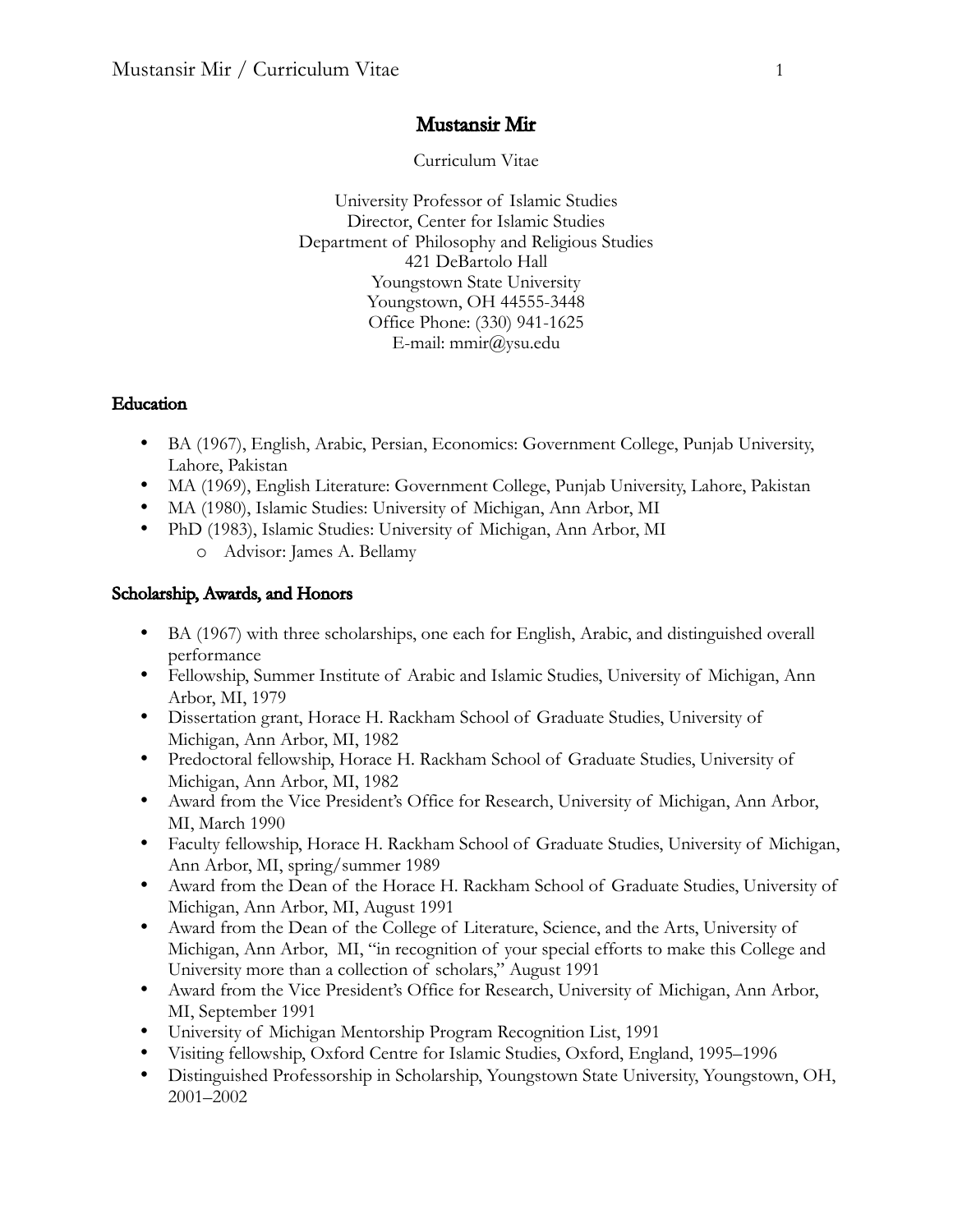- Appointment, for three years (2001–2004), to the Advisory Committee of the Program of Dialogue on Science, Ethics, and Religion (DoSER), American Association for the Advancement of Science. Attended several biannual meetings in Washington, DC. Appointment renewed for three years (2004–2007)
- Member, Advisory Board, Islamic Studies, Islamic Research Institute, International Islamic University, Islamabad, Pakistan
- Member, Advisory Board, Journal of Qur'anic Studies, School of Oriental and African Studies, University of London, London, England
- Member, Advisory Board, Islam & Science, Sherwood Park, AB, Canada
- Member, Broader Social Impacts Committee, Human Origins Project, Smithsonian Institution, Washington, DC, 2010–present

# Other Distinctions

- Fourth position in the Punjab (Pakistan) Civil Service examination, 1971; appointment as executive magistrate; resigned in order to take up a teaching position
- Second position in the Federal (Pakistan) Civil Service examination, 1972–1973; received training for one year at the Academy for Administrative Training, Lahore, Pakistan; resigned in order to pursue Islamic Studies

# Teaching Career

- 1969–1970, 1972–1973: English language and literature at three colleges in Lahore, Pakistan: Isha'at-i Ta'lim College, Government Degree College, and Islamia College (Civil Lines)
- 1979 (May–June): Islamic studies at the Academy for Administrative Training, Lahore, Pakistan
- 1980–1982: Graduate Teaching Assistant (Modern Standard Arabic), Department of Near Eastern Studies, University of Michigan, Ann Arbor, MI
- 1983–1986: Visiting Assistant Professor of Islamic Studies, Department of Near Eastern Studies, University of Michigan, Ann Arbor, MI
- 1986–1993: Assistant Professor of Islamic Studies, Department of Near Eastern Studies, University of Michigan, Ann Arbor, MI
- 1993 (January–May): Visiting Assistant Professor, Department of Religious Studies, University of Virginia, Charlottesville, VA
- 1993 (June–October): Assistant Professor of Islamic Studies, International Islamic University, Kuala Lumpur, Malaysia
- October 1993–1995: Associate Professor of Islamic Studies, International Islamic University, Kuala Lumpur, Malaysia
- 1995–1996: On leave from International Islamic University to the Oxford Center for Islamic Studies, Oxford, England
- 1996–present: University Professor of Islamic Studies, Youngstown State University, Youngstown, OH

# Departmental and University Assignments

• Member, Fellowships Committee, Department of Near Eastern Studies, University of Michigan, Ann Arbor, MI, 1987–1989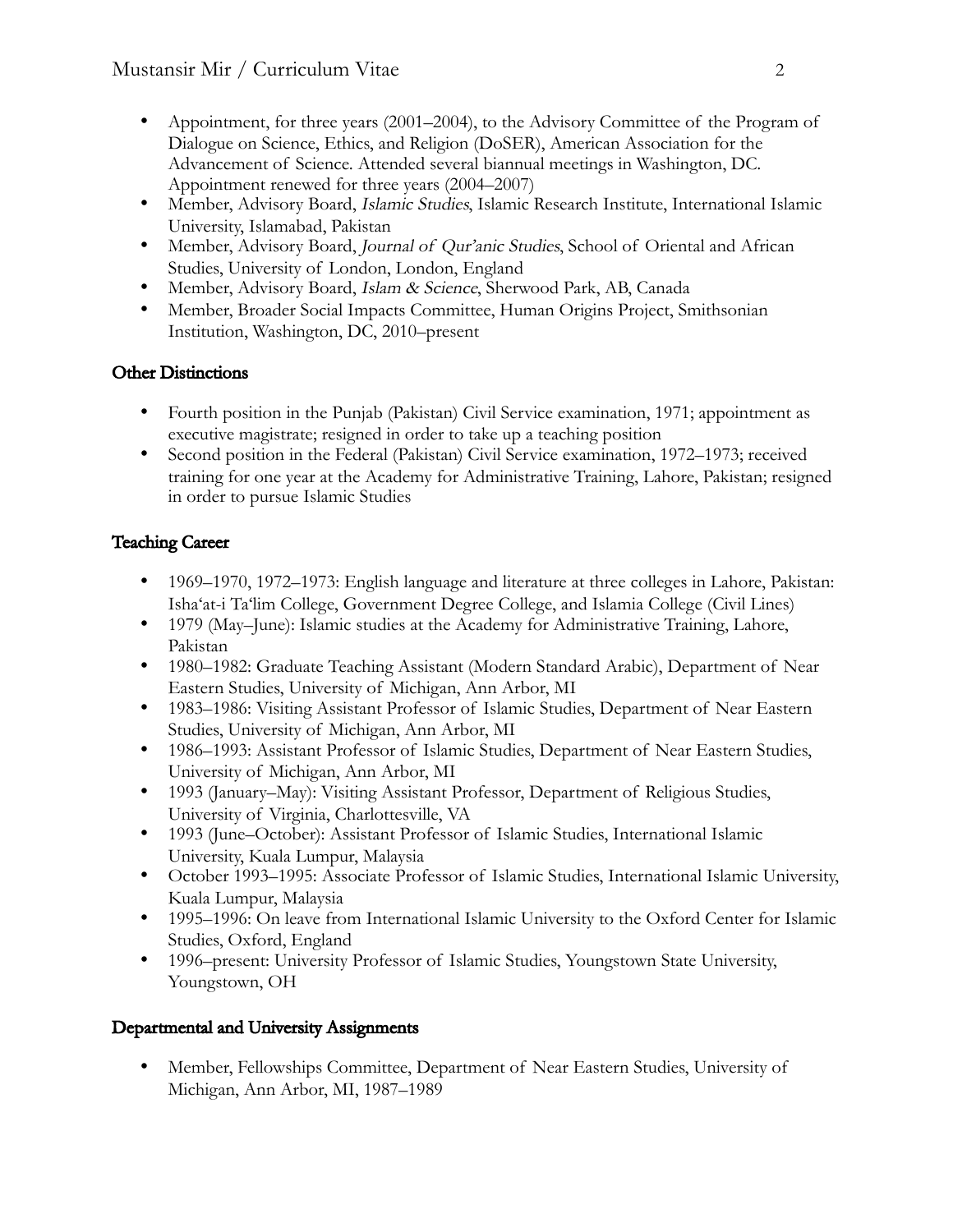- Departmental representative, Minority Affairs, University of Michigan, Ann Arbor, MI, 1987–1992
- Member, Program Committee, Center for Middle Eastern and North African Studies, University of Michigan, Ann Arbor, MI, 1990–1992
- Member, Executive Committee, Center for Middle Eastern and North African Studies, University of Michigan, Ann Arbor, MI, 1991–1992
- Center for Middle Eastern and North African Studies, University of Michigan, Ann Arbor, MI, representative to the International Institute of Education meeting, New York, NY, April 1991
- Member, Executive Committee, Department of Near Eastern Studies, University of Michigan, Ann Arbor, MI, 1991–1992
- Chairman, Curriculum Committee, Department of Near Eastern Studies, University of Michigan, Ann Arbor, MI, December 1991–March 1992
- Member, Curriculum Subcommittee on Qur'an and Tafsir, International Islamic University, Kuala Lumpur, Malaysia, 1993–1994
- Member, Curriculum Subcommittee on Usuluddin and Islamic Thought, International Islamic University, Kuala Lumpur, Malaysia, 1993–1994
- Member, Curriculum Committee, Department of Philosophy and Religious Studies, Youngstown State University, Youngstown, OH, 1996–1997
- Coordinator, Pluralism Project, Department of Philosophy and Religious Studies, Youngstown State University, Youngstown, OH, 1997–present
- Department Senator, Department of Philosophy and Religious Studies, Youngstown State University, Youngstown, OH, 1997–present
- Member, College of Arts and Sciences General Education Committee (CASGEC), Youngstown State University, Youngstown, OH, 1998–2002
- Member, Promotion Committee, College of Arts and Sciences, Youngstown State University, Youngstown, OH 1999–2000
- Member, Personnel Committee, Department of Philosophy and Religious Studies, Youngstown State University, Youngstown, OH
- Awards Committee, Department of Philosophy and Religious Studies, Youngstown State University, Youngstown, OH, 2001
- Member, Diversity Council, Youngstown State University, Youngstown, OH, 2002–2004
- Member, Search Committee for Director of Equal Opportunity and Diversity, Youngstown State University, Youngstown, OH, 2004
- Distinguished Professorship Awards Committee, Youngstown State University, Youngstown, OH, Spring 2002
- Member, Search Committee for Dean of Arts and Sciences, 2004–2005
- Member, Search Committee for Director of the Center for International Studies and Programs
- Special Assistant to the Provost for International Initiatives, Center for International Studies and Programs, 2006

# Books

- 1. Coherence in the Qur'an: A Study of Islahi's Concept of Naz in Tadabbur-i Qur'an (Indianapolis, IN: American Trust Publications, 1986)
- 2. Dictionary of Qur'anic Terms and Concepts (New York: Garland Publishing, Inc., 1987)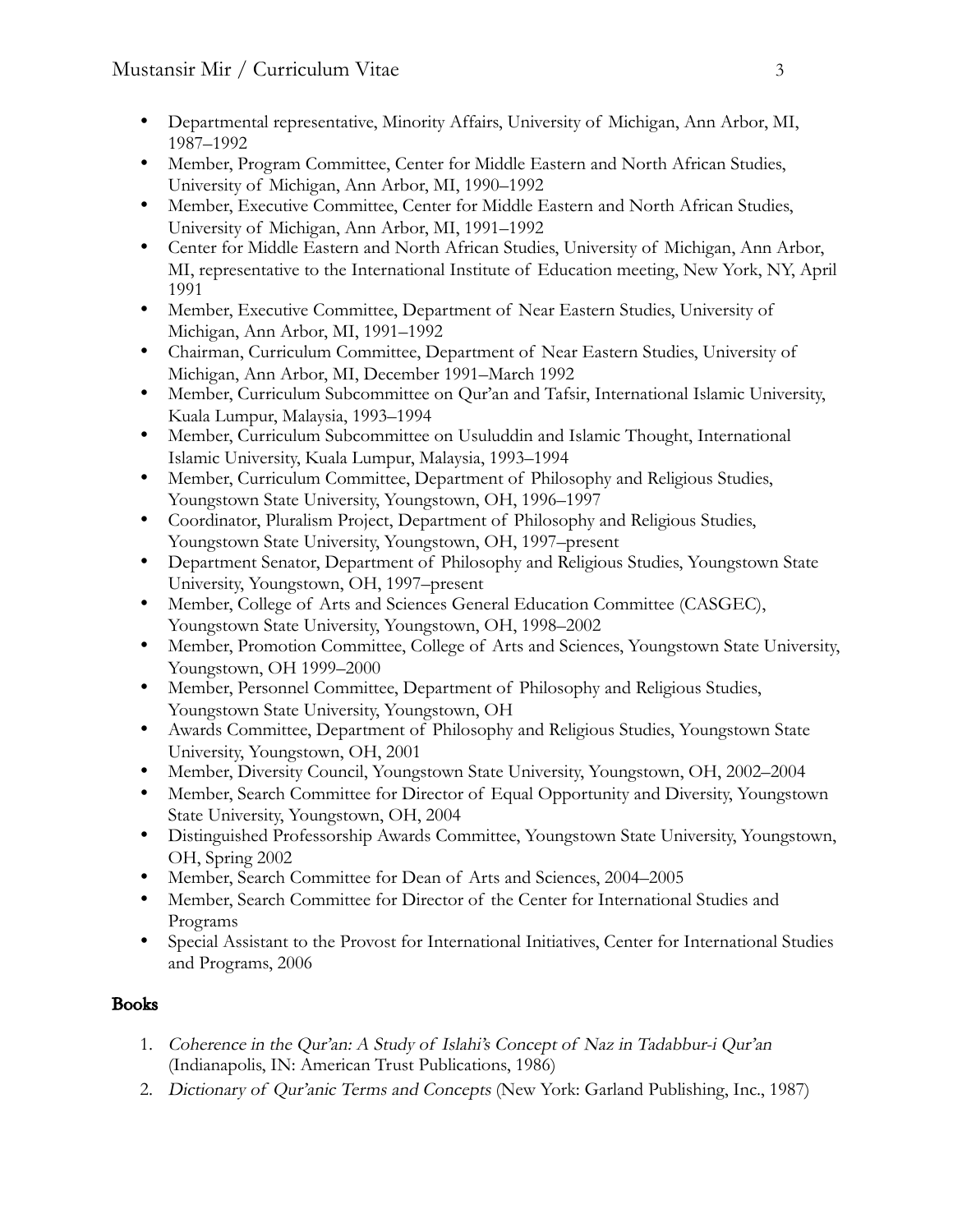- 3. Verbal Idioms of the Qur'an (Ann Arbor, MI: Center for Near Eastern and North African Studies, University of Michigan, 1989)
- 4. Literary Heritage of Classical Islam: Studies in Honor of James A. Bellamy, ed. Mustansir Mir in collaboration with Jarl E. Fossum (Princeton, NJ: The Darwin Press, 1993)
- 5. Tulip in the Desert: A Selection of the Poetry of Muhammad Iqbal (London: Hurst & Co., 2000 (concurrently published by McGill-Queen's University Press, Canada, and Orient Longman, India); Iqbal Academy Pakistan edition, 2007; later, a Malaysian edition
- 6. Iqbal (I.B. Tauris, New York, and Oxford University Press, New Delhi), 2006
- 7. Understanding the Islamic Scripture: A Study of Selected Passages from the Qur'an (New York: Pearson Longman), 2007
- 8. Book (under contract with I.B.Tauris, in preparation; completion expected by mid-2016): Mawdudi, in the Makers of Islamic Civilization series

#### Chapters in Books

- 1. "Baqillani's Critique of Imru' al-Qays," in Studies in Near Eastern Culture and History in Memory of Ernest T. Abdel-Massih, ed. James A. Bellamy (Ann Arbor, MI: Center for Near Eastern and North African Studies, University of Michigan, 1990), 118–131
- 2. "Jihad in Islam," in The Jihad and Its Times: Dedicated to Andrew Stefan Ehrenkreutz, ed. Hadia Dajani-Shakeel and Ronald A. Messier (Ann Arbor, MI: Center for Near Eastern and North African Studies, University of Michigan, 1991), 113–126
- 3. "The Surah as a Unity: A 20th-Century Development in Qur'an Exegesis," in Approaches to the Qur'an, ed. Gerald Hawting and Abdelkader A. Shereef (London: Routledge, 1993), 211–224
- 4. "Passives in the Qur'an: Preliminary Notes," in Literary Heritage of Classical Islam: Studies in Honor of James A. Bellamy, ed. Mustansir Mir in collaboration with Jarl E. Fossum (Princeton, NJ: The Darwin Press, 1993), 169–179
- 5. "Teachings of Two Punjabi Sufi Poets," in Indian Religions in Practice, ed. Donald S. Lopez, Princeton Readings in Religion 1 (Princeton, NJ: Princeton University Press, 1995), 518–529
- 6. "The Qur'anic Paradigm of Wisdom: Surat Luqman" [translation with notes], in John Renard, Windows on the House of Islam (Berkeley: University of California Press, 1998), 144–149
- 7. "Irony in the Qur'an: A Study of the Story of Joseph," in Literary Structures of Religious Meaning in the Qur'an, ed. Issa J. Boullata (Richmond, Surrey, England: Curzon, 2000), 173– 187
- 8. "The Jewish and Christian Encounter with Modernity: Relevance for Muslims," in Western Perceptions of Muslims; Muslim Perceptions of the West, ed. Zafar I. Ansari and John L. Esposito (Islamabad: Islamic Research Institute, International Islamic University; Washington, DC: Center for Muslim-Christian Understanding, Georgetown University, 2001), 178–195
- 9. "Kabbalah and Sufism: A Comparative Look at Jewish and Islamic Mysticism," in Jewish-Muslim Encounters: History, Philosophy, and Culture, ed. Charles Selengut (St. Paul, MN: Paragon House, 2001), 165–179
- 10. "Christian Perspectives on Religion and Science and Their Significance for Modern Muslim Thought," in God, Life, and the Cosmos: Christian and Islamic Perspectives, ed. Ted Peters et al. (Burlington, VT: Ashgate, 2002), 99–124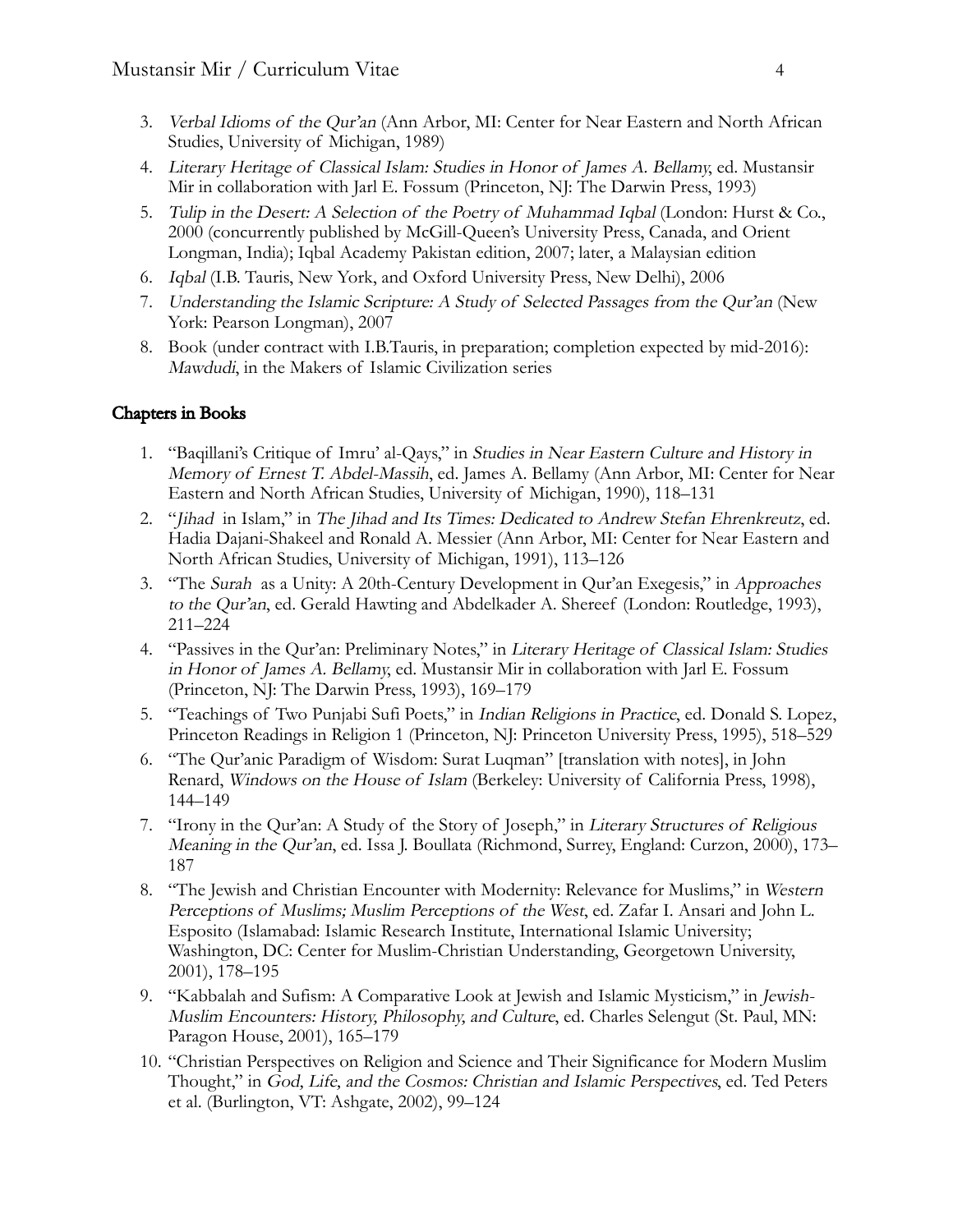- 11. "Islamic Views of Jesus," in Jesus in World Religions: Leading Thinkers from Five Religions Reflect on His Meaning, ed. Gregory A. Barker (Maryknoll, NY: Orbis Books, 2005), 115– 124
- 12. "Peace and Justice in the Qur'an," in themed issue, "Christianity and Islam," Christian Reflection: A Series in Faith and Ethics, 15 (2005), 36–42
- 13. "Scriptures in Dialogue: Are We Reckoning without the Host?" In Michael, Ipgrave, ed. Bearing the Word: Prophecy in Biblical and Qur'ānic Perspective. London: Church House Publishing, 2005. 13–20. Proceedings of the Building Bridges Seminar, hosted by the Archbishop of Canterbury
- 14. "The Qur'an, the Word of God," in The Voices of Islam, vol. 1, Voices of Tradition, Praeger Perspectives, ed. Vincent J. Cornell (Westport, CT, 2007), 47–61
- 15. "Language," in Andrew Rippin, ed., Blackwell Companion to the Qur'an, ed. Andrew Rippin (Malden, MA: Blackwell Publishing, 2006), 88–106
	- 16. "The Urdu Qur'anic Commentary of Muhammad Shafi' (d. 1976): Ma'arifu'l-Qur'an" in Suha Taji-Farouki, ed., The Qur'an and Its Readers Worldwide: Contemporaries and Translations (Oxford: Oxford University Press, in association with the Institute for Isma'ili Studies, 2015), 195–215
- 17. "The Qur'anic Text," in Vol. 1 of a six-volume series on Islam sponsored by UNESCO, Paris, ed. Dr. Zafar I. Ansari and Ismail Nawwab, forthcoming
	- 18. Iqbal's The Reconstruction of Religious Thought in Islam, in Khalid El-Rouayheb, ed., Oxford Handbook of Islamic Philosophy, Oxford University Press, forthcoming.
	- 19. "Ibn al-Farid's The Wine Song and Iqbal's Satan's Advisory Council," in Susan Felch, ed., Cambridge University Press, forthcoming
	- 20. "The Inner Dynamic of the Qur'anic Sura," in Abdel Haleem and Mustafa Shah, eds., Oxford Handbook of Qur'anic Studies, Oxford University Press, forthcoming.

#### Journal Articles

- 1. "Islahi's Concept of Sura-Pairs," Muslim World 73 (1983), 1:22–32
- 2. "Comparative Study of a Few Verses in Islahi and Other Scholars," Hamdard Islamicus 7 (1984), 1:25–36
- 3. "Islahi's Concept of Sura-Groups," Islamic Quarterly 28 (1984), 2:73–85
- 4. "Some Features of Mawdudi's Qur'an Commentary," American Journal of Islamic Social Sciences (formerly: American Journal of Islamic Studies) 2 (1985), 2:233–244
- 5. "The Qur'anic Story of Joseph: Plot, Themes, and Characters," Muslim World 76 (1986), 1:1–15
- 6. "Nature of the Qur'anic Legislation," International Journal of Islamic and Arabic Studies 2 (1985), 2:13–20
- 7. "The Qur'an as Literature," Religion and Literature 20 (1988), 1:49–64
- 8. "Adam in the Qur'an," Islamic Culture 62 (1988), 1:1–11
- 9. "The Qur'anic Oaths: Farahi's Interpretation," Islamic Studies 29 (1990), 1:5–27
- 10. "Between Grammar and Rhetoric (Balaghah): A Look at Qur'an 2:217," Islamic Studies 29 (1990), 3:277–285
- 11. "Humor in the Qur'an," Muslim World 81 (1991), 3–4:179–193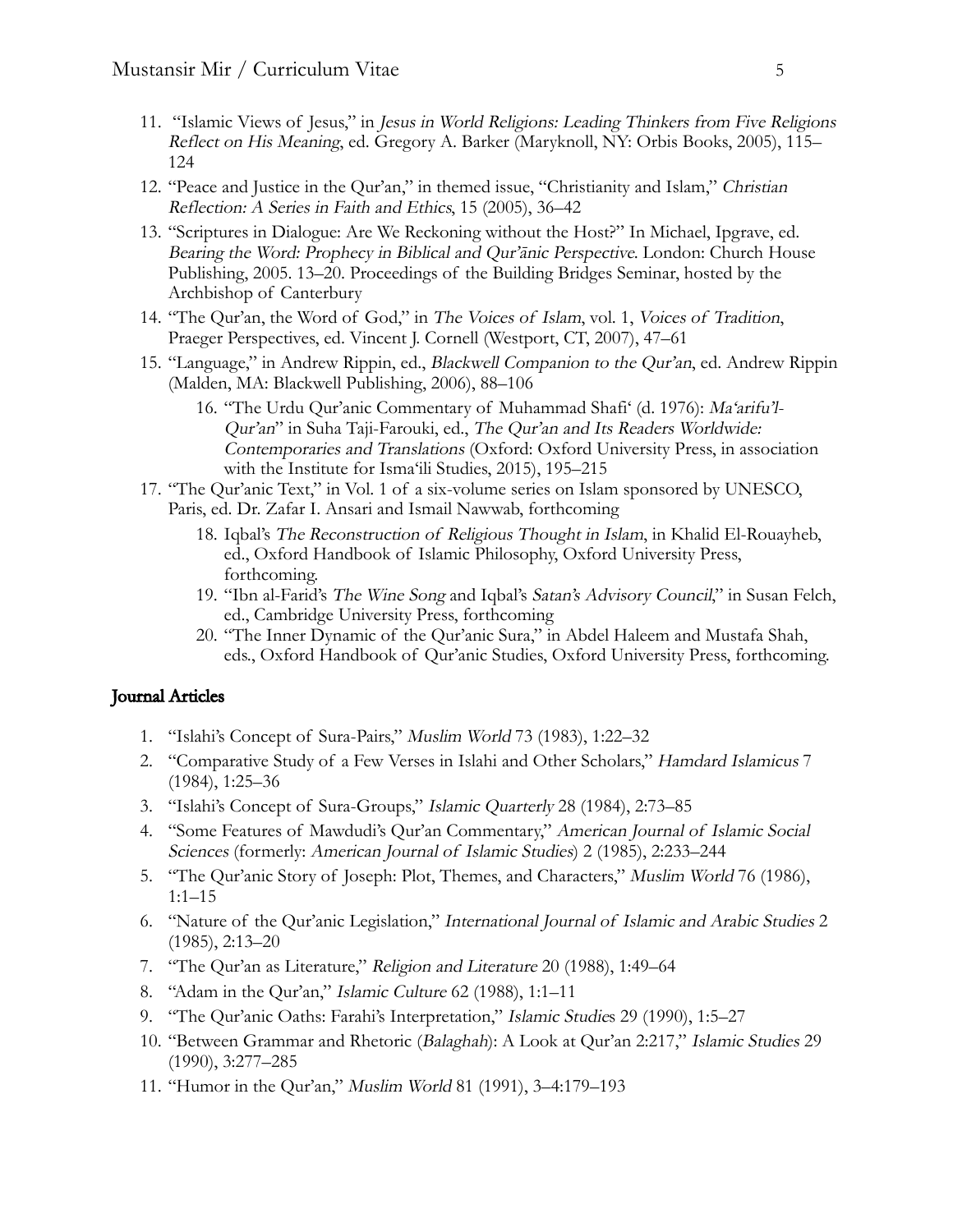- 12. "Wordplay and Irony in Iqbal's Poetry," Journal of Islamic Studies 3 (1992), 1:72–93
- 13. "Dialogue in the Qur'an," Religion and Literature 24 (1992), 1:1–22
- 14. "Fa-qad saghat qulubukuma: The Interpretation of Qur'an 66:4 by Farahi and Islahi," Journal of Qur'anic Studies 1 (1999), 1:141–153
- 15. "Iqbal's Interpretation of Surat al-Ikhlas," Intellectual Discourse 10 (2002), 2:203–212
- 16. "Scientific Exegesis of the Qur'an—A Viable Project?" Islam & Science 2 (2004), 1:33–42
- 17. "Elephants, Birds, and Heaps of Pebbles: Farahi's Interpretation of Surat al-Fil," Journal of Qur'anic Studies 7 (2005), 1:33–47
- 18. "The Queen of Sheba's Conversion in Q 27:44: A Problem Examined," Journal of Qur'anic Studies 9 (2007), 2:43–56
- 19. "Continuity, Context, and Coherence in the Qur'an: A Brief History of the Idea of Nazm in the Tafsir Literature," Al-Bayan 11 (2013), 2:15–29
- 20. "Was Iqbal a Sufi?," [Danish] Tidsskrift om Islam & Kristendom, December 2013, 2:7–13

#### Dictionary and Encyclopedia Articles

- 1. Harper's Dictionary of Religion (Harper & Row; short articles, 50–100 words): "Gabriel" " $\lim$ " "Qiblah"
- 2. The Oxford Encyclopedia of the Modern Muslim World, ed. John L. Esposito (New York: Oxford University Press, 1995): "Aqidah," 1:94–96 "Iman," 2:186–187 "Ghazali," 2:61–63 "Sin," 4:72–74
	- "The Qur'an in Muslim Thought and Practice," 3:394–396: "Tafsir," 4:169–176
- 3. Encyclopedia of Contemporary American Religion (New York: MacMillan, 2002): "Islamic Circle of North America," 1:334 "Islamic Society of North America," 1:334–335 "Islam," 1:331–334 "Jihad," 1:352–353 "Qur'an," 2:578–580
- 4. Dictionary of Islam, ed., John L. Esposito (Oxford, New York: 2003; short articles, 50–100 words): "Farahi, Hamid ad-Din al-," 81 "Ghulat," 95 "Islahi, Amin Ahsan," 143 "Rahim, al-," 259 "Rahmah, al-," 259–260 "Rahman, al-," 260
- 5. Encyclopaedia of the Our'an, ed. Jane Dammen McAuliffe et al. (Leiden: E. J. Brill, 2001– 2006): "Ashes," 1:184–185 "Bread," 1:255–256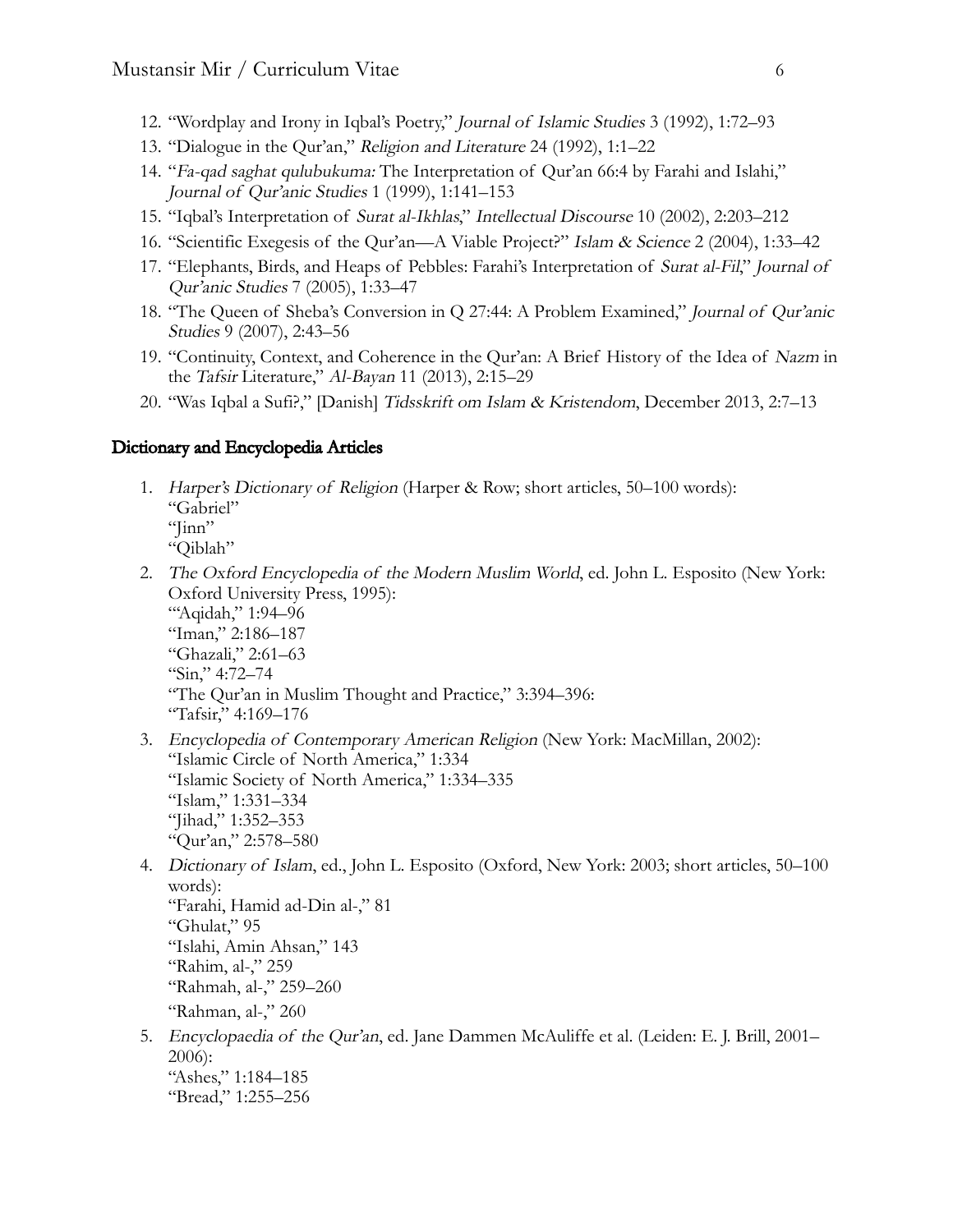"Dialogues," 1:531–535 "Glorification of God," 2:314 "Glory," 2:314–316 "Grace," 2:344–345 "Qur'an as Literature and Qur'an in Literature" (with Wadad Kadi, University of Chicago) "Names of the Qur'an," 3:505–515 "Polytheism and Atheism," 4:158-162

"Theophany," 5:275–276

"Unity of the Text of the Qur'an," 5:405-406

6. Encyclopedia of Religion and War, ed. Gabriel Palmer-Fernandez (New York: Routledge, 2004):

"The Qur'anic View of War," 207–211 (at: "Islam, Qur'anic")

- 7. Encyclopedia of Islamic Political Thought (Princeton: NJ: Princeton University Press, 2013) "Iqbal, Muhammad (1877–1938)," 259-260
- 8. Oxford Bibliographies Online: Islamic Studies "Iqbal"
	- 9. Encyclopedia of Humor Studies, ed. Salvatore Attardo, 2 vols. (Thousand Oaks, CA: Sage Publications, 2014):
	- "[Humor in] Islam," 1:402–406
		- 10. Oxford Encyclopedia of Philosophy, Science, and Technology in Islam, ed. Ibrahim Kalin (New York: Oxford University Press, 2014):
	- "al-Ghazali," 1:265–270
- 11. Biographical Dictionary of Islam, ed. Mustafa Shah, I.B.Tauris, London, forthcoming "'Umar ibn 'Abd al-'Aziz"
	- "Hamid al-Din al-Farahi"

"Amin Ahsan Islahi"

### Book Reviews

- 1. Muhammad Ibrahim Surti, A Course in the Science of Reciting the Qur'an (Leicester, England: The Islamic Foundation, 1988), Islamic Studies 28 (1989), 4:422
- 2. Andrew Rippin, Approaches to the History of the Interpretation of the Qur'an (Oxford: Clarendon, 1988), Journal of the Islamic Social Sciences 7 (1990), 3:437–439
- 3. Fazlur Rahman, Health and Medicine in the Islamic Tradition: Change and Identity (New York: Crossroad, 1989), Religious Studies Review
- 4. Tosh Arai and Wesley Ariarajah, eds., Spirituality in Interfaith Dialogue (Geneva: WCC Publications, 1989); Michael Barnes, Religions in Conversation: Christian Identity and Religious Pluralism (London: SPCK, 1989); Stuart E. Brown, ed., Meeting in Faith: Twenty Years of Christian-Muslim Conversations Sponsored by the World Council of Churches (Geneva: WCC Publications, 1988); Andrew Wingate, Encounter in the Spirit: Muslim Christian Meetings in Birmingham (Geneva: WCC Publications, 1988), Muslim World Book Review
- 5. Zafar Ishaq Ansari, Towards Understanding the Qur'an: Translation of Mawdudi's Tafhim al-Qur'an, American Journal of Islamic Social Sciences 7 (1989), 2:257–258
- 6. Christopher Schackle, ed., Urdu and Muslim South Asia: Studies in Honour of Ralph Russell, Journal of Islamic Studies 4 (1993), 1:128–130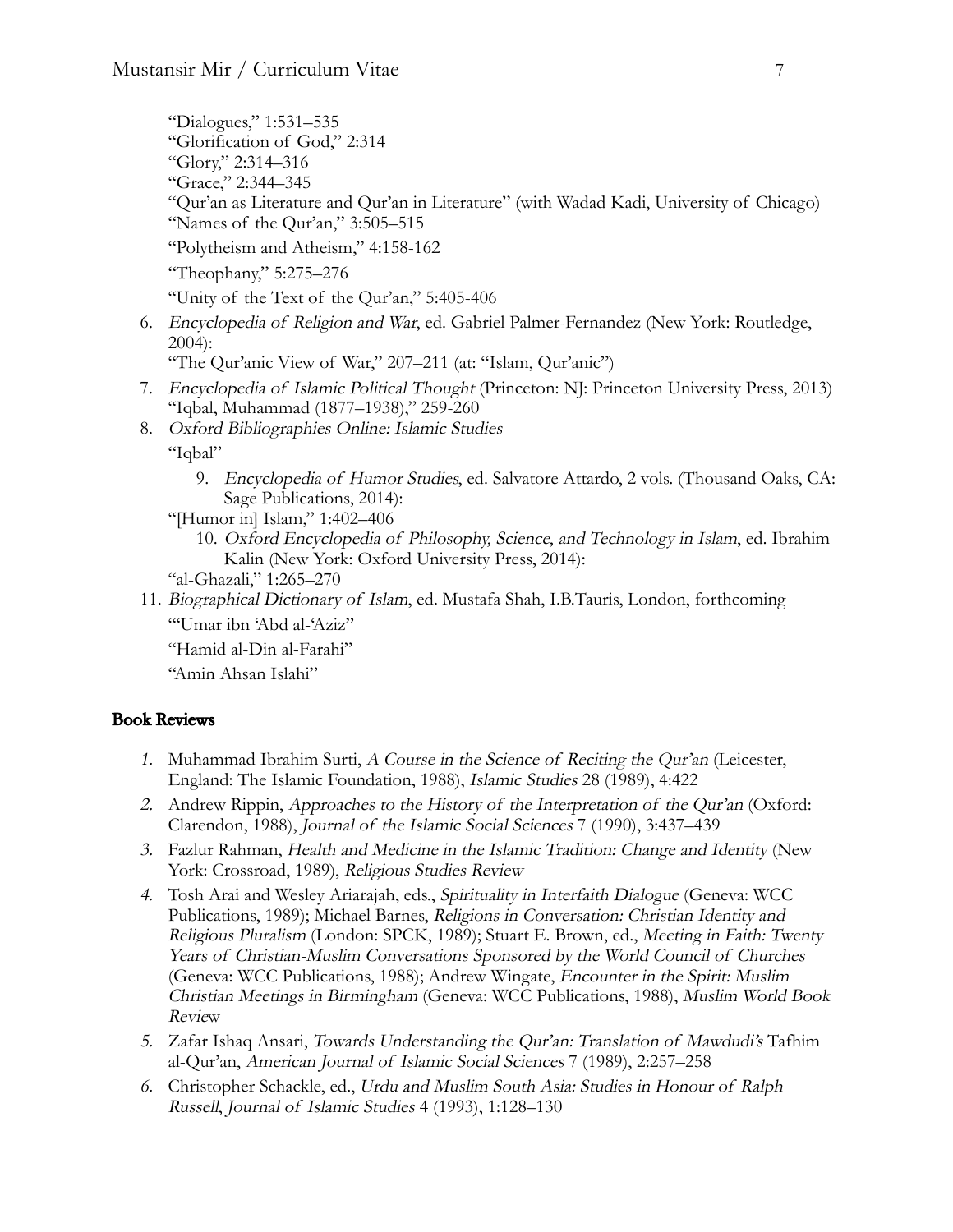- 7. Jane Dammen McAuliffe, Qur'anic Christians: An Analysis of Classical and Modern Exegesis (Cambridge: Cambridge University Press, 1991), Journal of Islamic Studies 6 (1995), 2:254–256
- 8. Ahmad Zidan and Dina Zidan, Translation of the Glorious Qur'an, Journal of Islamic Studies 6 (1995), 2:256–257
- 9. Hanna Mikhail, Politics and Revelation: Mawardi and After (Edinburgh: Edinburgh University Press, 1995), Journal of Islamic Studies 8 (1997), 1:94–95
- 10. Barbara Freyer Stowasser, Women in the Qur'an, Traditions, and Interpretation (New York and Oxford: Oxford University Press, 1994), Journal of Islamic Studies 9 (1998), 1:63–64
- 11. Farid Esack, Qur'an, Liberation and Pluralism (Oxford: Oneworld, 1997), Journal of Islamic Studies 10 (1999), 1:52–56
- 12. Naphthali Kinberg, Lexicon of al-Farra's Terminology in His Qur'an Commentary (Leiden: E. J. Brill, 1996) Journal of Islamic Studies 10 (1999), 2:178–179
- 13. F. E. Peters, ed., Mecca: A Literary History of the Muslim Holy Land (Princeton, NJ: Princeton University Press, 1994), Journal of Islamic Studies 10 (1999), 2:178–179
- 14. Al-Sayyid Abu al-Qasim al-Musawi al-Khu'i, Prolegomena to the Qur'an, translated with an introduction by Abdulaziz A. Sachedina (New York: Oxford University Press, 1998), Journal of Islamic Studies 10 (1999), 3:324–325
- 15. Yasin Ceylan, Theology and Tafsir in the Major Works of Fakhr al-Din al-Razi (Kuala Lumpur: ISTAC), Journal of Islamic Studies, 10 (1999), 3:322–323
- 16. Murad W. Hofmann, Islam 2000 (Beltsville, MD: Amana Publications, 1997), Studies in Contemporary Islam 1 (1999), 2:89–93
- 17. Abdalhaqq and Aisha Bewley, The Noble Qur'an: A New Rendering of Its Meaning in English (London: Madinah Press, 1999), Journal of Islamic Studies 11 (2000), 3:362–363
- 18. Peter G. Riddell and Tony Street, Islam: Essays on Scripture, Thought and Society: A Festschrift in Honour of Anthony H. Johns (Leiden: E. J. Brill, 1997), Journal of Islamic Studies 12 (2001), 1:79–83
- 19. John Kaltner, Ishmael Instructs Isaac: An Introduction to the Qur'an for Bible Readers (Collegeville, MN: The Liturgical Press, 1999), Journal of Islamic Studies 12 (2001), 1:65–69
- 20. Farid Esack, On Being a Muslim: Finding a Religious Path in the World Today (Oxford: Oneworld, 1999), Journal of Islamic Studies 11 (2001), 3:409–409
- 21. Kenneth Cragg, Muhammad in the Qur'an: The Task and the Text (London: Melisende, 2001) Journal of Islamic Studies 15 (2004), 1:69–71
- 22. Brannon M. Wheeler, Prophets in the Qur'an: An Introduction to the Quran and Muslim Exegesis (London and New York: Continuum, 2002), in History of Religions 45 (2005), 1:87–88
- 23. M. M. al-Azami, The History of the Qur*ʾ*ānic Text from Revelation to Compilation: A Comparative Study (Leicester, UK: Islamic Academy, 2003), Journal of Islamic Studies 18 (2007), 1:95–97.
- 24. Alan Dundes, Fables of the Ancients? Folklore in the Qur'an, in Journal of Islamic Studies (Lanham, MD: Rowman & Littlefield, 2003), in Journal of Islamic Studies 19 (2008), 247-251

#### Conference Papers and Invited Talks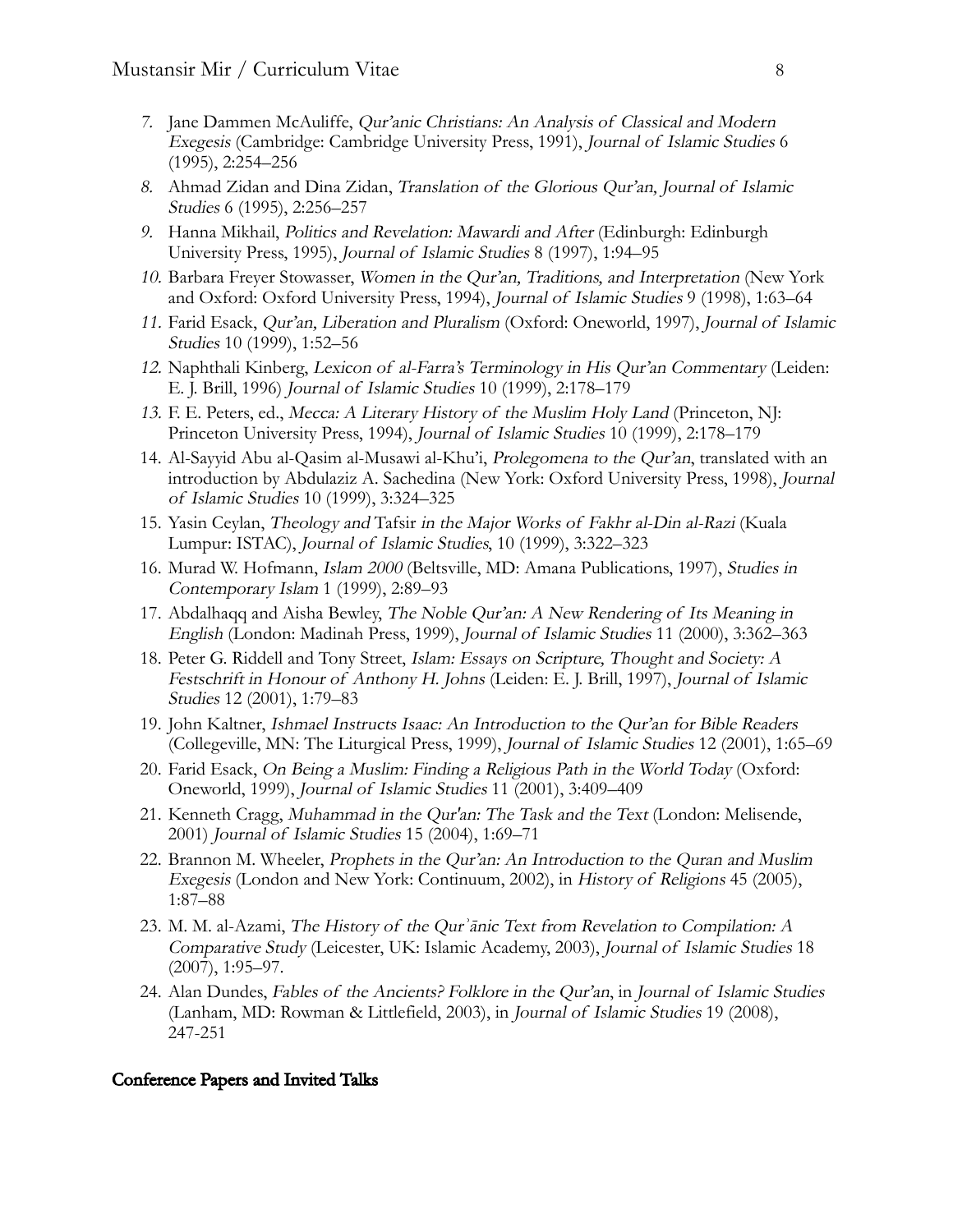- 1. "The Qur'anic Oaths: Farahi's View," American Academy of Religion, Dallas, TX, December 1983
- 2. "Some Features of Sayyid Qutb's Qur'an Commentary," American Academy of Religion, Chicago, IL, December 1984
- 3. "Atomism in Traditional Qur'an Exegesis," 20th International Congress on Medieval Studies, Kalamazoo, MI, May 1985
- 4. "The Islamic Punishment for Adultery: Islahi's Interpretation of Qur'an 24:2," American Academy of Religion, Anaheim, CA, November 1985
- 5. "Some Verbal Idioms in the Qur'an," American Academy of Religion, Atlanta, GA, November 1986
- 6. "The Literary Aspect of the Qur'an," Colloquium on Alford T. Welch's Encyclopaedia of Islam article on the Qur'an, American Academy of Religion, Atlanta, GA, November 1986
- 7. "Some Tafsir Opinions of Islahi," American Academy of Religion, Boston, MA, December 1987
- 8. "Islamic Fundamentalism in the Context of the Islamic Tradition," 4th International Colloquium, Kalamazoo College, May 1986
- 9. Dialogue in the Qur'an," American Academy of Religion, Chicago, IL, November 1988
- 10. "Wordplay and Irony in Iqbal's Poetry," Middle East Studies Association, Toronto, ON, Canada, November 1989
- 11. "How to Read a Surah," American Academy of Religion, Anaheim, CA, November 1989
- 12. "In the Vestibule of Faith: Notes on Humor in the Qur'an," Center for Middle Eastern Studies, University of Chicago, Chicago, IL, October 1990
- 13. "The Surah as a Unity: A 20th-Century Development in Qur'an Exegesis," School of Oriental and African Studies, University of London, London, England, March 1990
- 14. "The Qur'an Commentary of Ashraf 'Ali Thanavi," American Academy of Religion, New Orleans, LA, November 1990
- 15. "The Qur'an Commentary of Mufti Muhammad Shafi'," American Academy of Religion, Kansas City, MO, November 1991
- 16. "Qur'an as Literature," Conference on Semitics in Durban-Westville, South Africa, May 1996
- 17. "Some Aspects of Muhammad Iqbal's Poetry," University of Michigan, Ann Arbor, MI, 24 October 1997
- 18. "Modern Jewish and Christian History: Relevance for Muslims," American Academy of Religion/Midwest Region, Chicago, IL, March 1998
- 19. "Farahi's Interpretation of Surat al-Fil," American Academy of Religion, Orlando, FL, November 1998
- 20. "Kabbalah and Tasawwuf: A Comparative Look at Jewish and Muslim Mysticism," Conference on "Jewish and Muslim Encounters," Inter-Religious Federation for World Peace, Cordova, Spain, August 1999
- 21. "The Bible as an Aid to Qur'anic Exegesis: The Views of Farahi and Islahi,"
- 22. "Elephants, Birds, and Heaps of Pebbles: Farahi's Interpretation of Surat al-Fil," School of Oriental and African Studies, University of London, London, England, October 1999
- 23. "Muhammad Iqbal, the Poet-Philosopher of Pakistan," Chatham College, Pittsburgh, PA, 11 November 1999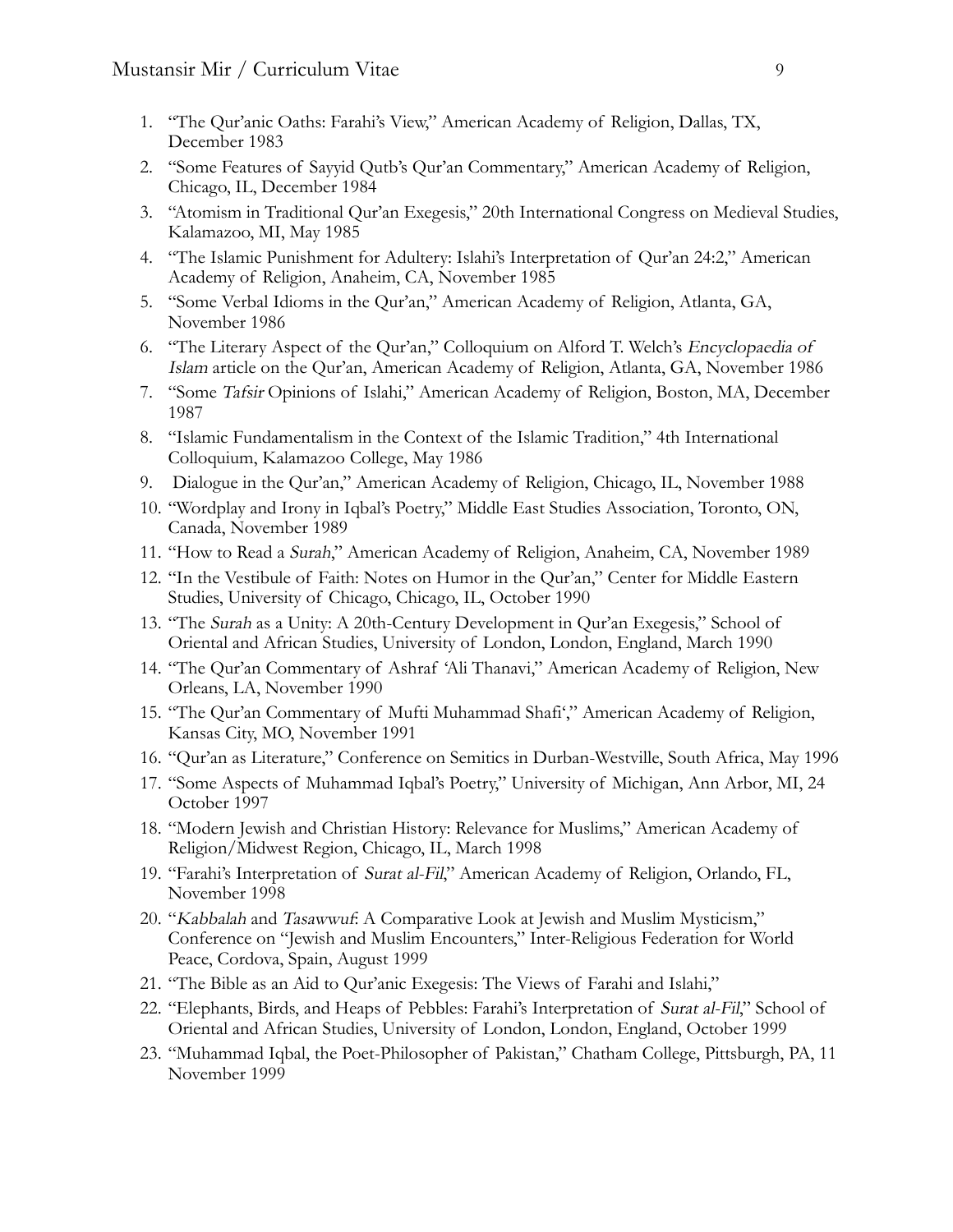- 24. "The Distinction between Rasul and Nabi: Amin Ahsan Islahi's View," American Academy of Religion annual conference, Nashville, TN, November 2000
- 25. "Christian Perspectives on Religion and Science and Their Significance for Modern Muslim Thought," presented at the international conference on "God, Life, and Cosmos: Theistic Perspectives," sponsored by the Center for Theology and the Natural Sciences, Berkeley, CA, and held in Islamabad, Pakistan, November 2000
- 26. "The Basis for Reconciliation in the Qur'an," Conference on "Peace and Reconciliation in Islam and Christianity," Valparaiso University, Valparaiso, IN, 23 March 2002
- 27. "Religion and Politics in Pakistan: The Case of the Jama'at-i Islami," Wittenburg, OH, September 2002
- 28. "The Authority of the Sacred Text in Islam" Symposium on the Authority of the Sacred Texts, University of Toledo, Toledo, OH, 14 April 2005
- 29. "Some Themes of Iqbal's Poetry," Iqbal Society, East-West University, Chicago, IL, 16 May 2004
- 30. "Major Themes of Iqbal's Poetry," Iqbal Academy Canada, Toronto, 3 December 2004
- 31. "The Authority of the Sacred Text in Islam" Symposium on the Authority of the Sacred Texts, University of Toledo, Toledo, OH, 14 April 2005
- 32. "Varieties of Humor in Islam" International Society of Humor Studies Conference, Youngstown State University, Youngstown, OH, 14 June 2005
- 33. "Farahi and Islahi on the Bible" at the Muslim-Christian Centre at the University of Edinburgh, Edinburgh, Scotland, 14 November 2005
- 34. "Characterization in the Qur'an" (also chaired a panel on hermeneutical strategies in the Qur'an), Qur'an: Text, Interpretation and Translation conference, School of Oriental and African Studies at the University of London in London, 7–9 November 2007
- 35. "Iqbal, a Poet of Tomorrow, a Poet of Today," Iqbal Conference, Iqbal Academy Scandinavia, Copenhagen, Denmark., 10 November 2007
	- 36. "Literary Aspects of the Qur'an," University of Kentucky, Lexigton, KY, 16 April 2010
	- 37. "The The Qur'an in Light of the Bible and Vice Versa: The Views of Hamid ad-Din al-Farahi (d. 1930)," Society of Biblical Literature, University of Estonia, 28 July 2010
	- 38. "The Structure of Surat al-Baqarah According to Amin Ahsan Islahi," Qur'an Conference, Center for Islamic Studies, SOAS, University of London, 11 November 2011
	- 39. "Was Iqbal a Sufi?," University of Copenhagen, 10 November 2012
	- 40. "Continuity, Context, and Coherence in the Qur'ān: A Brief Review of the Idea of Nazm in Tafsīr Literature," one of the two keynote talks, The First International Symposium on Rethinking the Qur'an, Gür Kent Hotel, Ankara, Turkey, 3 May 2013
	- 41. "Does the Qur'an Have a Conceptual Framework?," The Second International Symposium on Rethinking the Qur'an, Gür Kent Hotel, Ankara, Turkey, 10 May 2014
	- 42. "Farahi on Qur'anic Balaghah," The Qur'an and Islamic Traditions panel, Society of Biblical Literature, University of St. Andrews, Scotland, 9 July 2013
	- 43. Why did the Egyptian Noblewomen Cut Their Hands?: Amin Ahsan Islahi on Qur'an 12:31, Qur'an Conference, Center for Islamic Studies, SOAS, University of London, SOAS, Qur'an Conference, 9 November 2013

#### Seminars and Workshops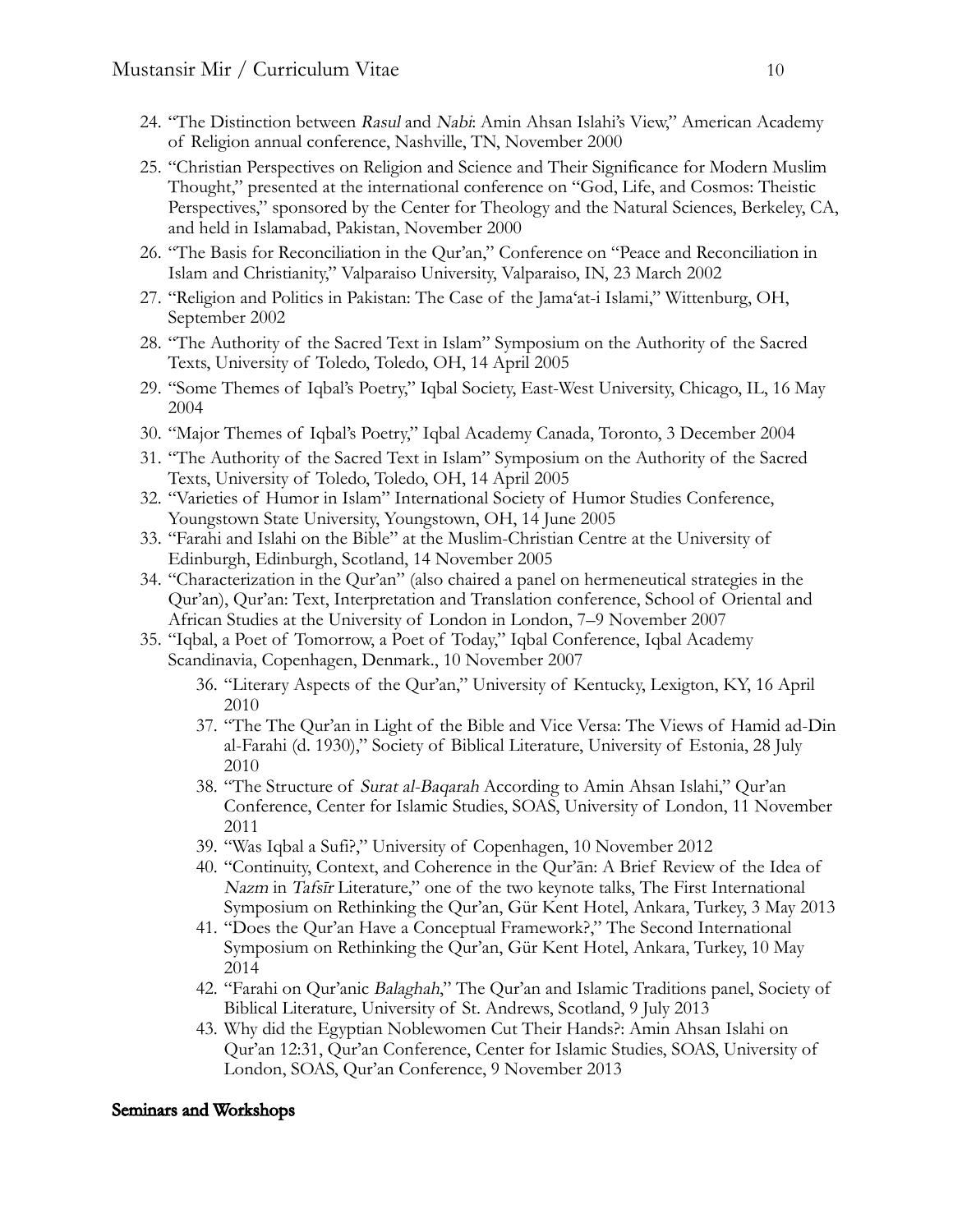- 1. "Establishing an Islamic Academic Tradition in the West," Conference on "Islam in America," organized by the Islamic Society of North America and the University of Indianapolis, Indianapolis, IN, 5 July 1997
- 1. "Images and Stereotyping," Martin Luther King Day, Center for Near Eastern and North African Studies, University of Michigan, Ann Arbor, MI, January 1989
- 2. "Tolerance and Intolerance in Judaism, Christianity, and Islam," Martin Luther King Day, Department of Near Eastern Studies/Center for Near Eastern and North African Studies/ The Frankel Center for Judaic Studies, University of Michigan, Ann Arbor, MI, January 1989
- 3. "Hadith and Islamic Resurgence," in "Religious Revival: A Global Phenomenon?" Area Centers, University of Michigan, Ann Arbor, MI, January 1991
- 4. Lectures and workshops on Qur'an and Hadith, NEH/AWAIR (National Endowment for the Humanities/Arab World and Islamic Resources) Institute, Abiquiu, NM, July–August 1994
- 5. Series of talks, during a lecturing tour of South Africa, at the University of South Africa, Pretoria, and the University of the Western Cape, Bellville, May 1996
- 6. Lectures and workshops on Qur'an and Hadith, AWAIR (Arab World and Islamic Resources) Institute, Abiquiu, NM, July 1995
- 7. Lectures and workshops on Qur'an and Hadith, Dar al-Islam Institute, Abiquiu, NM, August 1996
- 8. Lectures and workshops on Qur'an and Hadith, Dar al-Islam Institute, Abiquiu, NM, August 1997
- 9. "Islamic Ethics: In Search of a Methodological Framework," Inter-Religious Federation for World Peace, Washington, DC, November 1997
- 10. Lectures and workshops on Qur'an and Hadith, Dar al-Islam Institute, Abiquiu, NM, July 1998
- 11. "Jerusalem and Its Significance for Muslims," Conference on Jerusalem, Youngstown State University, Youngstown, OH, April 1999
- 12. "The Islamic Holy Sites," Conference on "Jerusalem: A City of Three Faiths," Department of History/Judaic and Holocaust Studies, Youngstown State University, Youngstown, OH, 25 May 1999.
- 13. "A Look at Some of Iqbal's Poems," International Conference on Muhammad Iqbal, Toronto, ON, Canada, 11 June 1999
- 14. Lectures and workshops on Qur'an and Hadith, Dar al-Islam Institute, Abiquiu, NM, August 1999
- 15. "Translations and Tafasir of the Qur'an," First Qur'an Conference, Islamic Community of Nevada," Las Vegas, NV, 10 October 2003

### Talks at the University, in the Community, and Outside Youngstown (only since 2010)

- "Death and Mourning in Islam," Temple El-Emeth, Youngstown, 1 June 2010
- Series of seven talks on Islam (for high school teachers)—"Muhammad at Mecca," "Muhammad at Medina," "Iman," "Ihsan," "Qur'an," "Islam in Asia," "Sufism"—at Dar al-Islam, Abique, NM, July 2010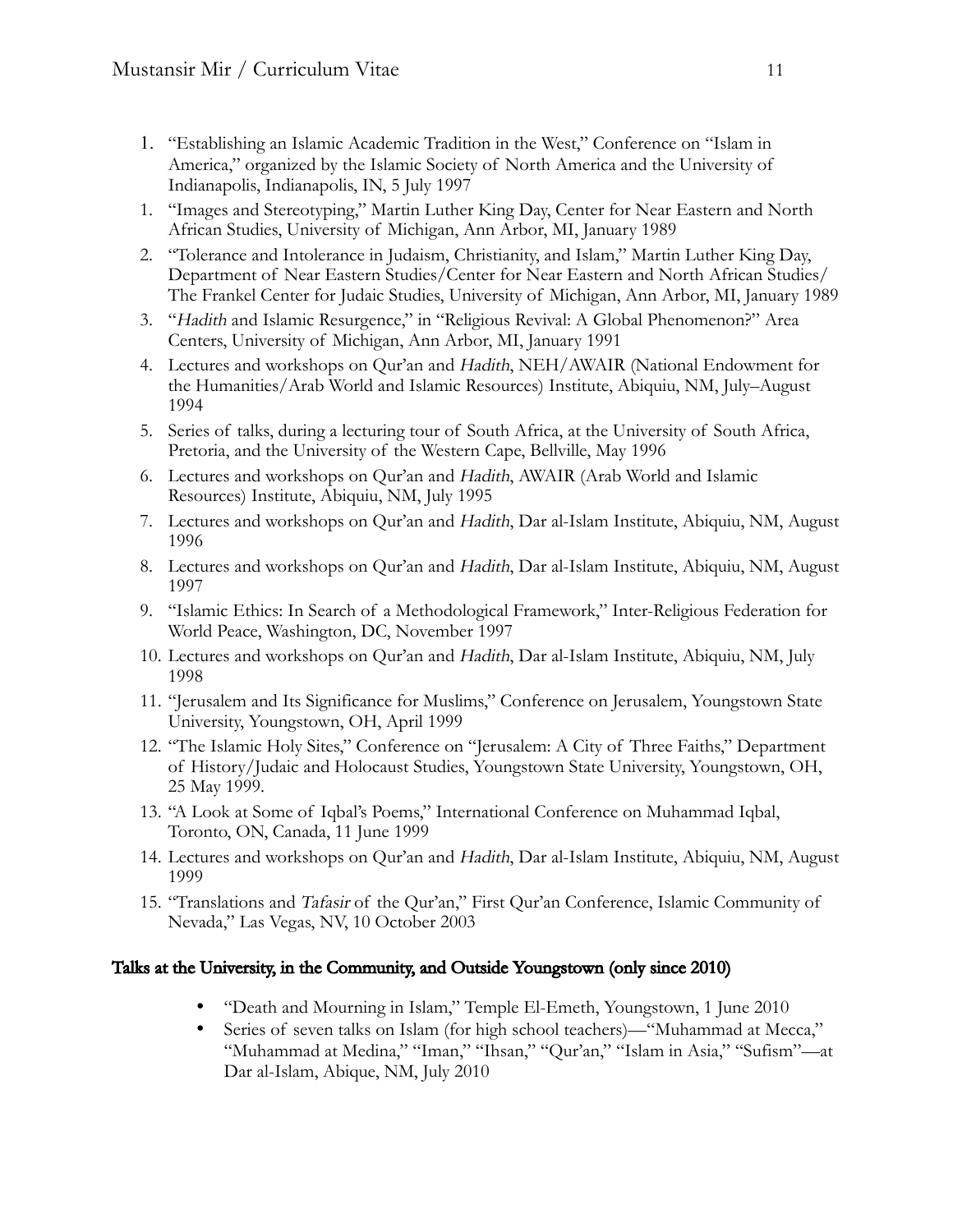- "The Role of Muslim Women in Society and Gender Issues in Islam," Kilcawley, Youngstown State University, 30 November 2010
- "What do Christians and Muslims Need to Know about Each Other?," First Presbyterian Church, Youngstown, OH, 29 April 2012
- "Sharing Our Common Moral Values," Islamic Day of Ohio, Masjid al-Khair, 12 October 2013
- "Are We Free and Does It Matter?," Butler North, Youngstown, 21 March 2014
- "Women in Islam: Rethinking the Issues," Women's Interfaith Tea, Masjid al-Khair, Youngstown, OH, 3 February 2015
- "Terror in the Name of Islam," 100B Cushwa Hall, Youngstown State University, 15 April 2015
- "Islam," Theology on Tap group, Magic Tree Restaurant, Boardman, OH, 21 October 2015
- "Islam in America," Bart Walker's class (American Studies), Cushwa, Youngstown State University, 17 November 2015
- "From the Spoken to the Written Word," in the Studying the Jewish and Islamic Traditions series (a joint project of the Center for Judaic and Holocaust Studies, Youngstown State University, Youngstown, OH, 17 November 2015

## Pre-Publication Reviews of Book Manuscripts

- Annemarie Schimmel, Asani, and Abdel-Malek, Celebrating Muhammad: Images of the Prophet in Popular Muslim Poetry," University of South Carolina Press, Columbia, SC, August 1992
- Abdullah Saeed, "Liberating the Qur'an," Routledge, July 2004
- Andrew Rippin and Khalil Mohammed, eds., "Coming to Terms with the Our'an: A Volume in Honor of Professor Issa Boullata," Islamic Publications International, North Haledon, NJ, March 2005
- F. E. Peters, "The Creation of the Qur'an: The Making of the Muslim Scripture," Princeton University Press, 2006
- [Author's name withheld by publisher], "Introduction to Islamic Fiqh: An Exploration of Islamic Shari'ah" (translation of an Arabic work), Rowman & Littlefied, April 2007
- Avital Wohlman, "Averroes & Al-Ghazali," translated from the French by David Burrell, Oxford University Press, Karachi, September 2008
- Fatima Hussain, "Sufism Revisited," Oxford University Press, Karachi, September 2009
- Walid Saleh and Andrew Rippin, eds., "Routledge Encyclopedia of Muslim Exegesis: A Bio-Bibliographical Handbook of the Tafsir Tradition," Routledge, October 2009
- Magnus Marsden, ed., Islam and Society in Pakistan: Anthropological Perspectives November 2009
- Ibrahim Kalin, ed., "Encyclopedia of Philosophy and Science in Islam," Oxford University Press, April 2010
	- Nomanul Haq, ed., "Historical and Philosophical Miscellanea: An Anthology," Oxford University Press, Karachi, June 2010
	- Homayra Ziad, "Scriptural Aesthetics," University of South Carolina Press, Columbia, SC, November 2013
	- Shabbir Akhtar, "Pondering Paul's Letter to the Galatians: The New Testament in Muslim Eyes," Routledge, London, December 2015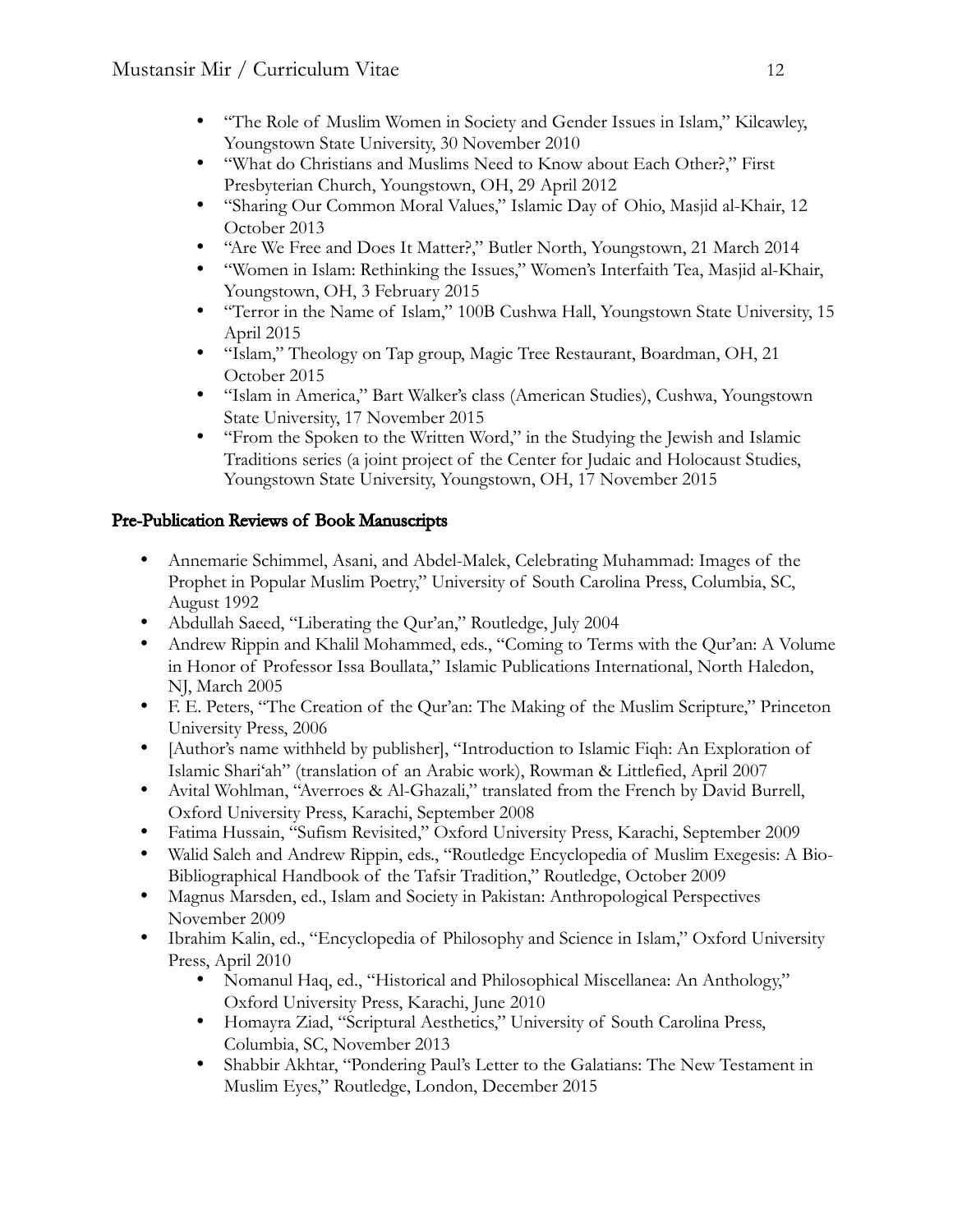## External Academic Referee

- Referee to the British Academy for the grant application of Abdul-Rauf of Leeds University, 2006
- Shabbir Akhtar, candidate for promotion to the rank of full professor, Department of Philosophy and Religious Studies, Old Dominican University, Norfolk, VA, November 2010
	- Andreas Christmann, candidate for promotion to the rank of chair in the School of Languages, Linguistics and Cultures, University of Manchester, England, January 2011
	- A. Christian van Gorder, Department of Religion, Baylor University, Waco, TX, January 2013
	- Abdel Rahman Tayyara, candidate for promotion to the rank of associate professor, Department of Modern Languages, Cleveland State University, Cleveland, OH, August 2013
	- Isra Yazicioglu, candidate for tenure and promotion to the rank of associate professor, Department of Theology and Religious Studies, St. Joseph's University, Philadelphia, PA, September 2013
	- Kamil Koyejo Oloso, candidate for promotion to the rank of professor, Department of Arabic and Islamic Studies, University of Ibadan, Nigeria, August 2015

## Miscellaneous

- Coeditor, with Mumtaz Ahmad (Hampton University), Studies in Contemporary Islam (biannual academic journal), Center for Islamic Studies, Youngstown State University, Youngstown, OH, 1999–present
- Editor, *Iqbal-Namah* (quarterly bulletin about South Asian poet-philosopher Muhammad Iqbal, 2001–present
- Lilly Seminar: "Peace and Justice in the Bible and the Qur'an," team-taught (with Daniel Smith-Christopher), Loyola Marymount University, Los Angeles, CA, 4–31 July 2003
- Participated in the Archbishop of Canterbury's Seminar on Christian-Muslim Dialogue in Doha, Qatar, April 2003, and Georgetown University, Washington, DC, March–April 2004
- Invited participant, Consultation on State and Society in the Modern World, Higher Education Commission of Pakistan, Islamabad, Pakistan, 19–21 November 2004
- Four articles—"Dialogue in the Qur'an," "The Qur'an as Literature," "Humor in the Qur'an," and "Irony in the Qur'an," reprinted (chs. 44, 45, 46, and 37, respectively) in vol. 3 Style and Structure, of Colin Turner, ed., The Koran: Critical Concepts in Islamic Studies, 4 vols. (London: Routledge, 2004)
- Translations of five of Muhammad Iqbal's poems (from my Tulip in the Desert) are included in Indian Religions: The Spiritual Traditions of South Asia, ed. Peter Heehs (Delhi: Permanent Black/Orient Longman, 2002), 589–593
- Attended committee meeting, Dialogue on Science, Ethics, and Religion, American Association for the Advancement of Science, Washington, DC, 2–3 May 2004
- Served on the National Screening Committee for the U.S. Graduate Student Fulbright Program:
	- o 18 November 2005, New York
	- o 6 December 2007, Chicago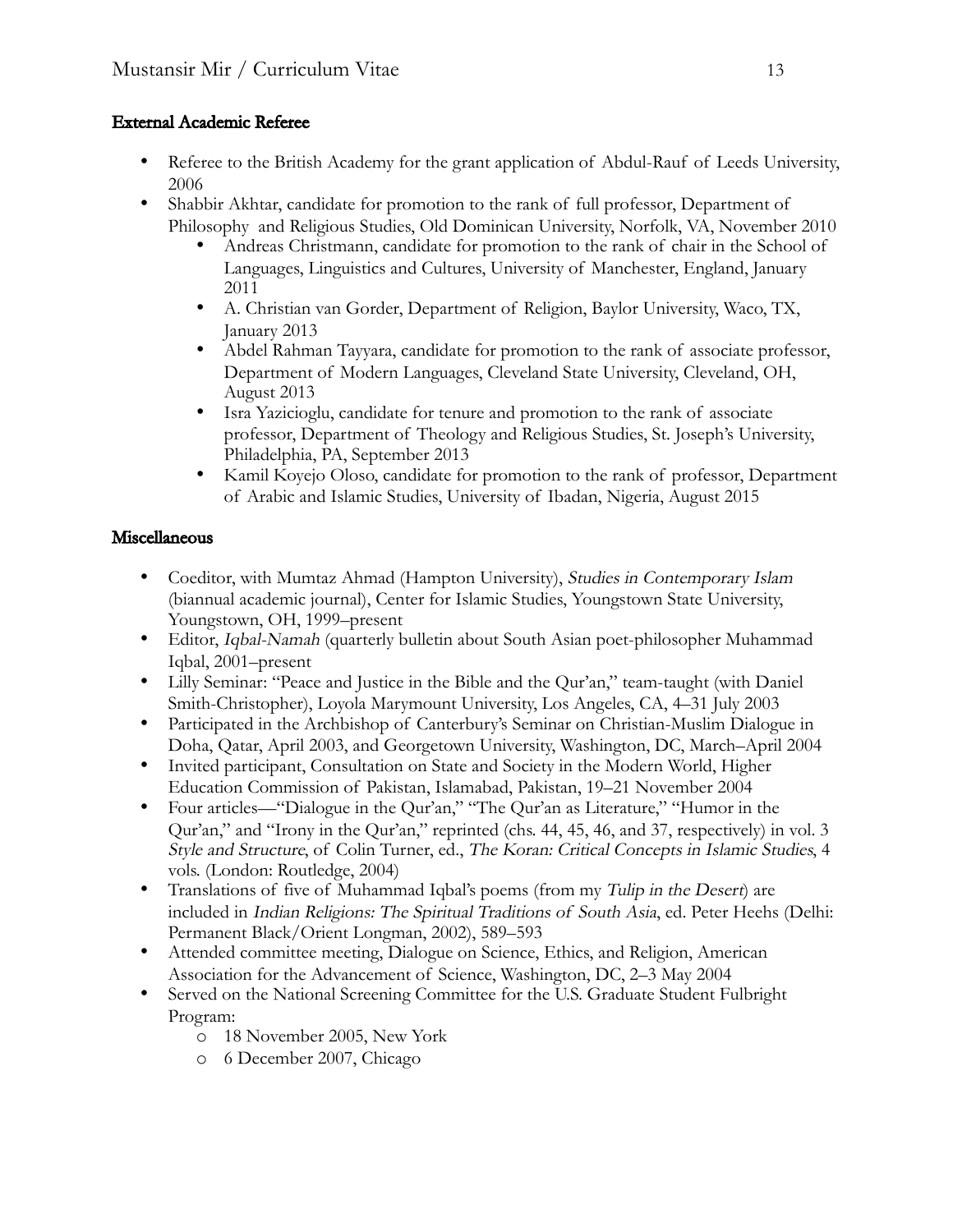- Participated, via conference call, in a Dialogue on Science, Ethics, and Religion (DoSER) committee meeting held in Washington, DC. (DoSER is part of the American Association for the Advancement of Science (AAAS), 2–3 December 2005
- Chaired a panel at the Qur'an Conference at the School of Oriental and African Studies, University of London, London, 12 November 2005
- Participated in and made a presentation at the 5th Building Bridges seminar, convened by the Archbishop of Canterbury, Georgetown University, Washington, DC, 28–31 March 2006
- Lectures and talks on Islamic religion, history, and culture and on interfaith topics and current issues at schools, colleges, and universities; at Jewish, Christian, and Muslim places of worship; and at clubs, libraries, and community centers
- Weekly Arabic class (during university terms, 1998–2002) at the Islamic Center, Woodland Avenue, Youngstown, OH
- Weekly Qur'anic Studies class (during university terms, 1997–2004) at the Islamic Center, Homewood Avenue, Youngstown, OH
- Interviewed, on various occasions, by Youngstown's newspapers and radio and television stations on various matters; sent a written response to NPR, Boston, MA, query about the Islamic view of public executions; replied to queries from various individuals about Islam and Muslims
- "What Does It Mean to be Human?" Statement on Islam and Science at the Smithsonian website: http://humanorigins.si.edu/about/bsic/mustansir-mir
- Commentary on two Qur'anic passages (Qur'an 2:127; 22:39–40; 60:8–9), in German translation, broadcast in two segments on Deutsschlandradio, Cologne (September 2015): http://www.deutschlandfunk.de/sure-22-verse-39-40-zur-legitimation-vongewalt.2395.de.html?dram:article\_id=328793

# Major Research Interests

- Qur'anic exegesis; Qur'an as literature
- Islamic intellectual history
- Iqbal Studies

# Research Languages

- Arabic, Persian, Urdu, Punjabi
- French, German, Biblical Hebrw (basic)

# Courses Taught

(UM= University of Michigan, Ann Arbor, MI; UV = University of Virginia, Charlottesville, VA; IIUM = International Islamic University Malaysia; OCIS/OU = Oxford Center for Islamic Studies/ University of Oxford); YSU = Youngstown State University, Youngstown, OH)

Undergraduate

- Christianity and Islam [team-taught; YSU]
- Early Islamic Civilization [YSU]
- Early Muslim Community [IIUM]
- Ethics and Politics in Islam [YSU]
- Introduction to Classical Arabic [UM]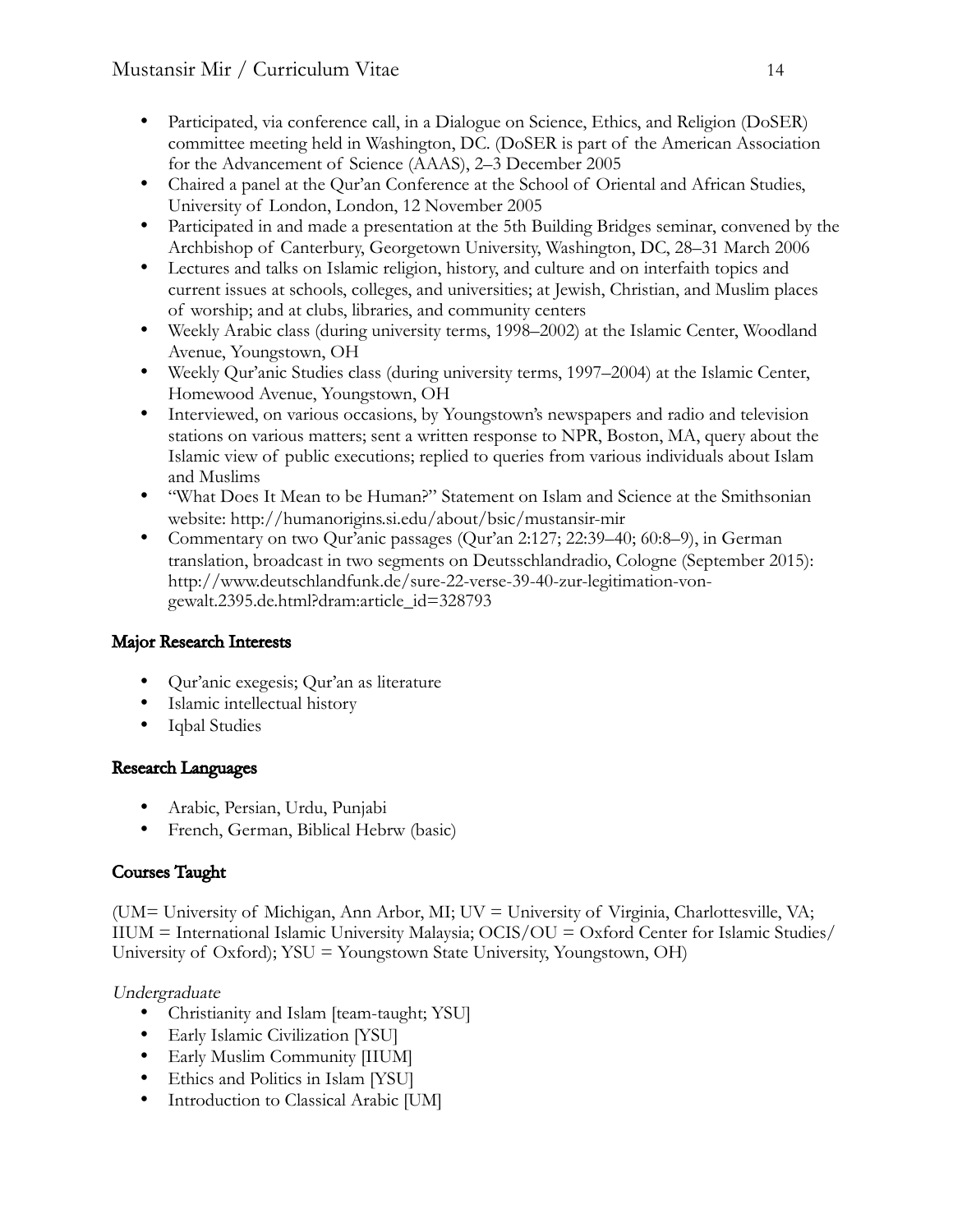- Introduction to World Religions [YSU]
- Islam [YSU]
- Islam and the West [YSU]
- Islam in the Modern World [UV]
- Islamic Culture and Literature [YSU]
- Islamic Mysticism and Philosophy [YSU]
- Islamic Religion: An Introduction [UM]
- Judaism [YSU]
- Masterpieces of Islamic Literature [UM]
- Modern Muslim Thinkers [IIUM]
- Modern Muslim Thought [YSU]
- Qur'an as Literature [UV]
- Sciences of Qur'an and Hadith [IIUM]
- World Religions/Islam Unit [UM]

## Undergraduate/Graduate

- World Religions/Islam Unit [UM]
- Islamic Intellectual History [UM, UV]
- Islamic Law [UM]
- Muslim Philosophy [UM]
- Muslim Sages [UM]
- Sufism [UM]
- Islamic Theology [OCIS/OU]

### Graduate

- Classical Arabic Literature
- Classical Arabic Islamic Texts [UM]
- Hadith Terminology and Sources [UM]
- Later Development of Muslim Thought [IIUM]
- Qur'anic Exegetical Theory [UM]
- Qur'anic Studies I, II [UM]
- Research Methodology [IIUM]

# Advisor, Graduate Studies

(University of Michigan)

## PhD

!

- Ihsan Bagby: "The Concept of Utility (Maslahah) in ash-Shatibi" (fall 1985)
- Antar ibn Stanford-Smith: "The Principles of Fiqh According to al-Jassas" (winter 1985)
- Amina Wadud: "Women in the Qur'an" (spring 1988)

### **Others**

• Advised about ten other graduate students in various areas of Islamic studies

## External Examiner for Graduate Students